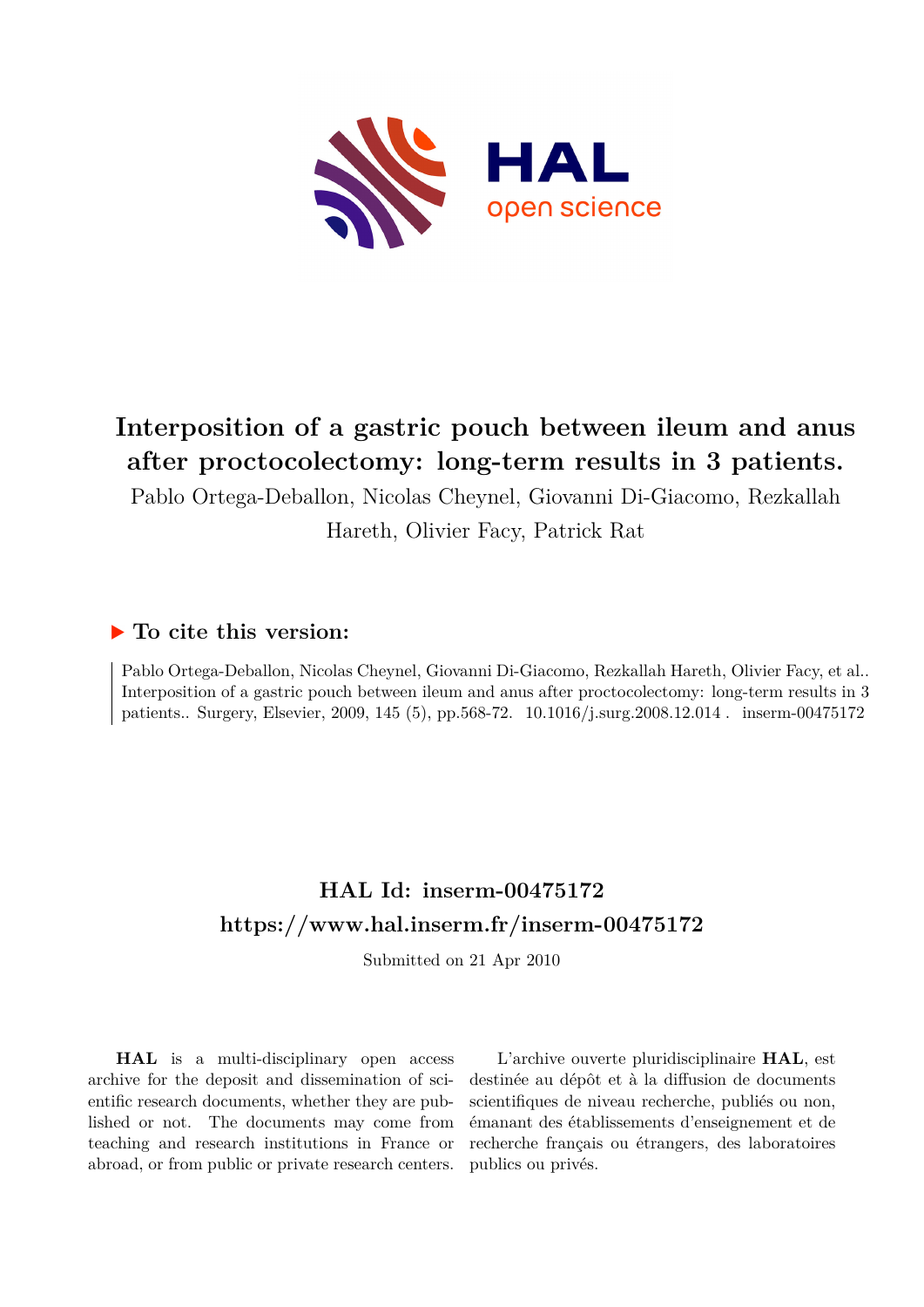# **INTERPOSITION OF A GASTRIC POUCH BETWEEN ILEUM AND ANUS AFTER PROCTOCOLECTOMY : LONG-TERM RESULTS IN 3 PATIENTS**

Pablo Ortega-Deballon, M.D., Ph.D., Nicolas Cheynel, M.D., Ph.D., Giovanni Di-Giacomo, M.D., Rezkallah Hareth, M.D., Olivier Facy, M.D., Patrick Rat, M.D.

Department of Digestive Surgery, University Hospital, Dijon, France.

#### **Corresponding author and reprints**:

Pablo Ortega Deballon, M.D., Ph.D.

Service de Chirurgie Digestive, Thoracique et Cancérologique

Centre Hospitalier Universitaire du Bocage

1, Bd. Jeanne d'Arc

21079 DIJON Cedex, France

e-mail: [pablo.ortega-deballon@chu-dijon.fr](mailto:pablo.ortega-deballon@chu-dijon.fr)

Tel. +33 380 29 37 47

Fax. +33 380 29 35 91

#### **ORIGINAL ARTICLE**

**Running head**: inter-ileo-anal gastroplasty.

Presented in part to the National Congress of Surgery of the French Association of Surgeons (AFC), held in Paris in October 2006, and to the IASG Congress held in Madrid in 2005.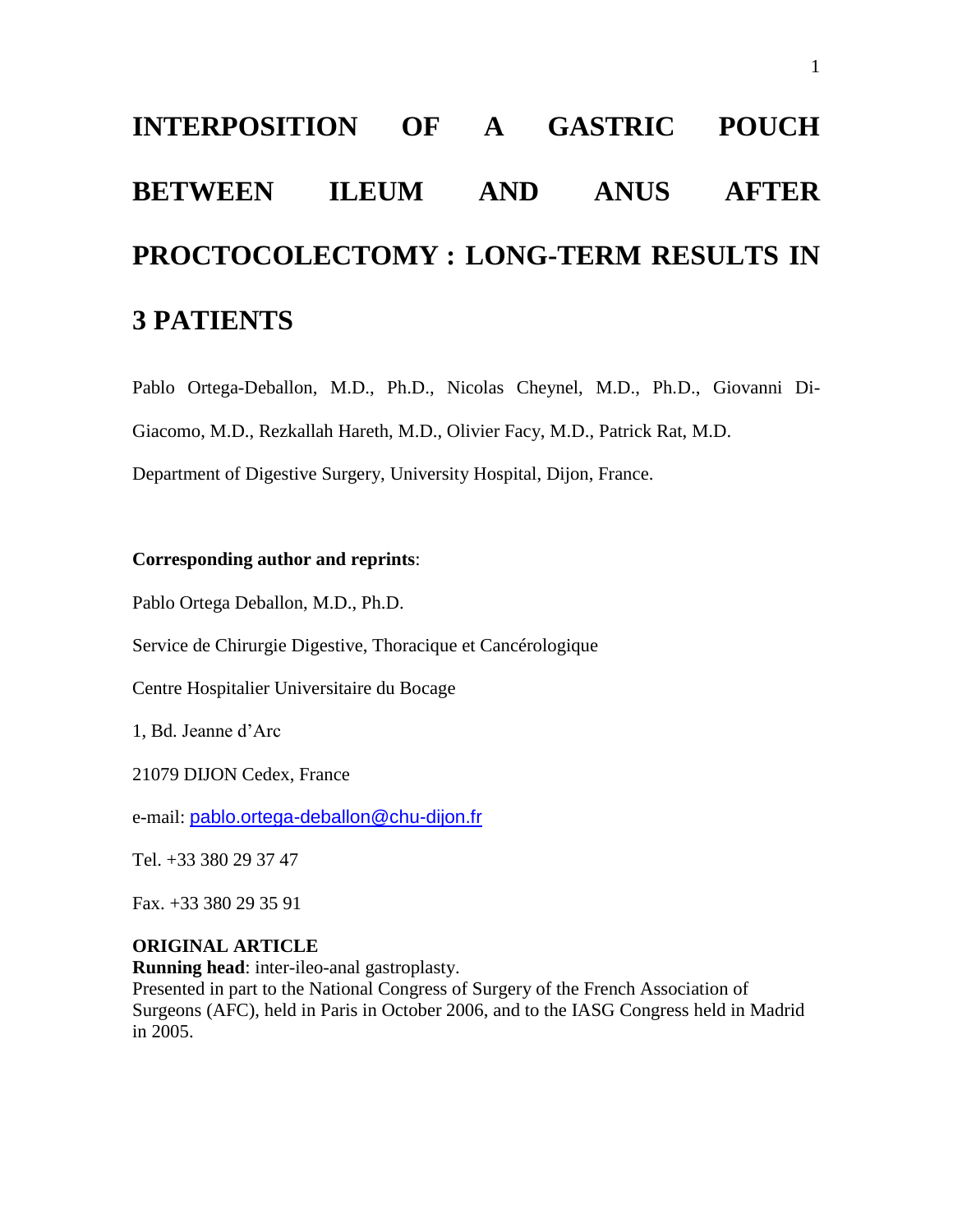#### **Abstract**

**Background.** After proctocolectomy, ileal pouch-anal anastomosis may not be feasible, especially in the case of desmoid tumour or after failed ileal pouch-anal anastomosis requiring excision of the pouch. We designed a gastric pouch interposed between the terminal ileum and the anus in order to avoid a permanent ileostomy for these patients. Long-term results and quality of life with this technique remain unknown.

**Patients and methods.** After proctocolectomy, ileal pouch-anal anastomosis was not feasible or had failed in three patients (two with familial adenomatous polyposis and one with ulcerative colitis; 40, 49 and 50 years-old respectively). Two of the patients had had end-ileostomy 7 and 8 years previously. A pouch was created using the left half of the gastric fundus, supplied through the right gastro-epiploic vessels; it was anastomosed proximally to the terminal ileum and distally to the anus. Diverting ileostomy was performed in all cases.

<span id="page-2-0"></span>**Results.** After a mean follow-up of 6 years, all 3 patients were highly satisfied with the operation and described their quality of life was good. The median stool frequency during the day and night were 6 and 1, respectively. No patient reported incontinence or urgency. Two patients had minimal soiling with gastric juice. One patient had anastomotic ulcers with bleeding requiring resection with re-anastomosis. All of the patients needed long-term proton-pump inhibitor therapy and topical perianal treatment to prevent skin burning.

**Conclusion.** Inter-ileo-anal gastroplasty is a surgical salvage technique that can avoid a permanent ileostomy. It provides a good quality of life for patients with unfeasible or failed ileal pouch.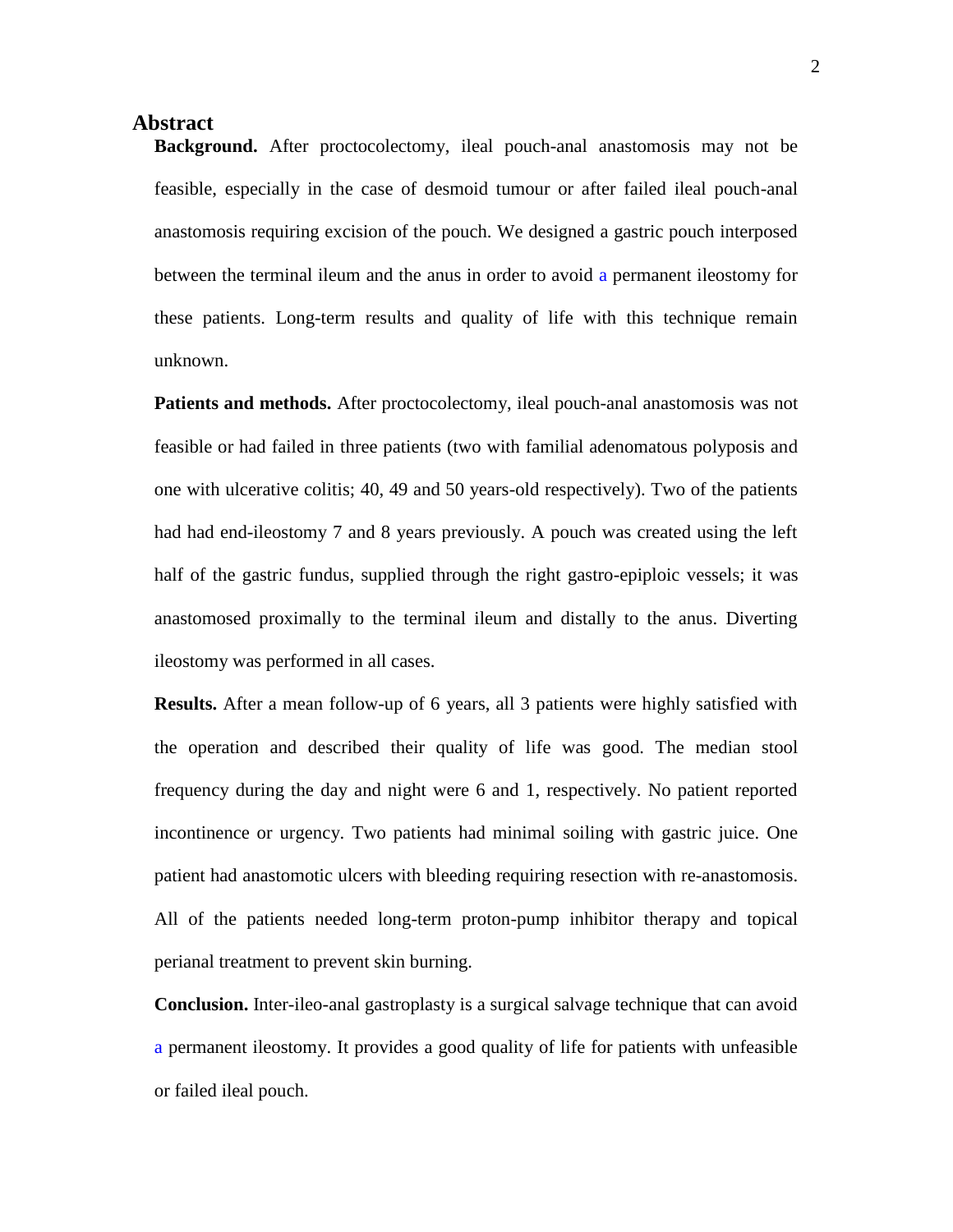#### **Introduction**

Ileal pouch-anal anastomosis is currently the standard restorative proctocolectomy for patients with familial adenomatous polyposis or severe ulcerative colitis. However, it is well-known that the reconstruction with an ileal pouch – anal anastomosis is not feasible or fails in up to 10 % of patients after proctocolectomy due to technical, anatomical or postoperative complications. Desmoid tumours are the main cause of unfeasibility of an ileal pouch in patients with familial adenomatous polyposis<sup>1,2</sup>; for these patients ileostomy is often the only possible solution after proctocolectomy. Septic complications after restorative proctocolectomy sometimes require pouch excision, particularly in patients operated on for inflammatory bowel disease. In this setting, it is not always possible to recreate an ileal or jejunal pouch. Despite salvage surgery, 12 % to 40 % of patients with pouch failure end up with a permanent ileostomy $^{3,4,5}$ .

A previous anatomical study performed in cadavers has shown the feasibility of interposing a gastric pouch between the ileum and the anus in order to avoid permanent ileostomy after proctocolectomy<sup>6</sup>. We describe here the long-term results for 3 patients who benefited from gastric pouch construction.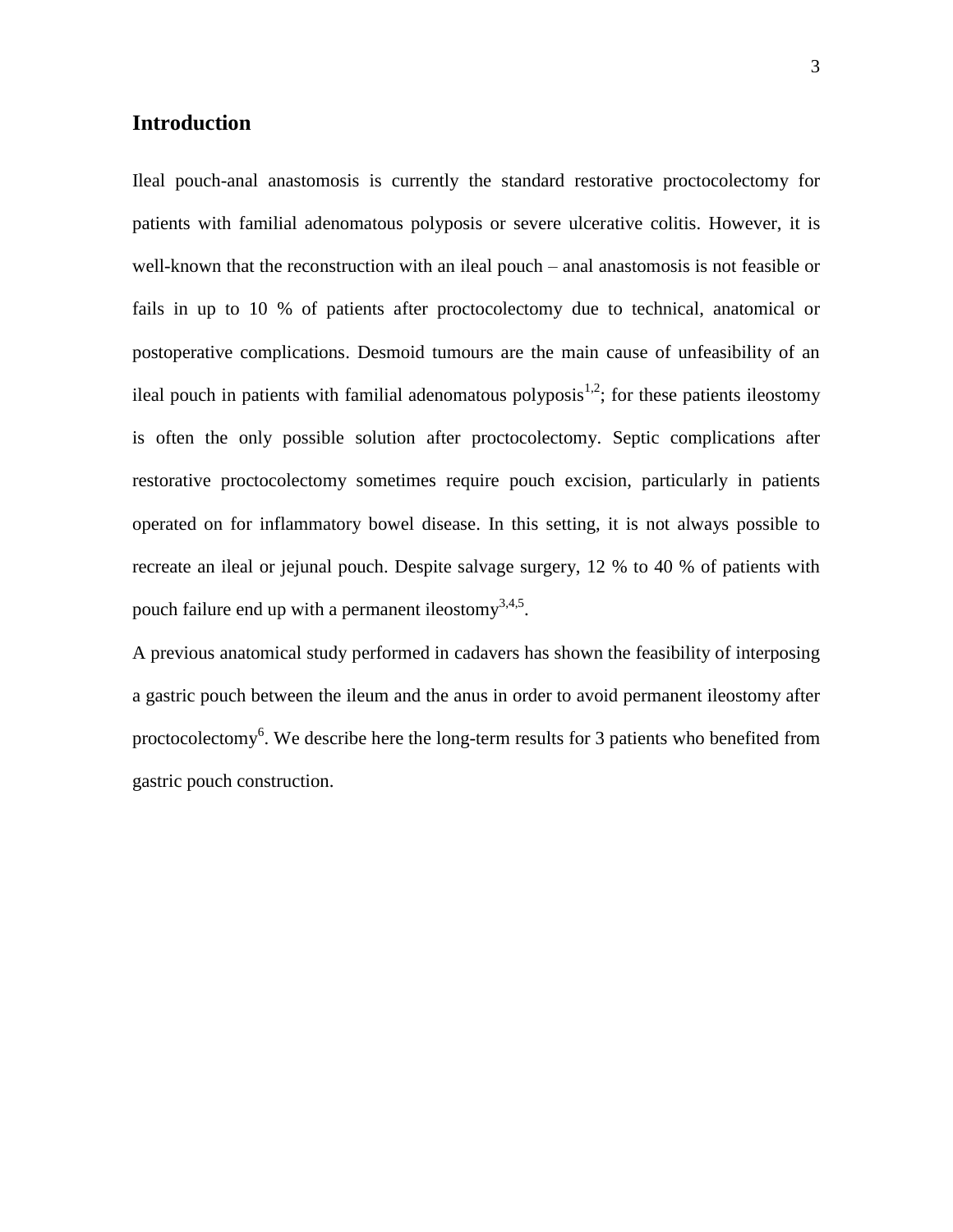#### **Patients and methods**

#### **Surgical technique**

A midline xypho-pubic laparotomy was performed. The gastrocolic and the gastrosplenic ligaments were cut carefully to avoid injuries to the right gastroepiploic vessels; the gastrophrenic ligament was preserved. The right gastroepiploic vessels were carefully dissected from the greater gastric curve, starting at their origin and then cephalad until a point located 15 cm from their end (the upper gastric branches of the gastroepiploic artery were thus preserved). The left half of the stomach was then transected in the transversal axis using an automatic type GIA device; the transection was continued in the longitudinal axis cephalad for 20 cm; and then, in the transversal axis reaching the greater curve 5 cm cephalad to the highest branch of the right gastroepiploic artery (Figure 1). A gastric pouch measuring 20 cm long and 6 cm wide was obtained; it received its blood-supply from the upper branches of the right gastroepiploic vessels. All staple lines were reinforced by continuous absorbable sutures.

This pouch was then taken down to the anus. The gastro-epiploic vessels were positioned behind the small bowel, along the right paracolic gutter. The perineal dissection was performed using a Lone-Star retractor. A transanal end-to-end anastomosis between the gastric pouch and the anus was performed with interrupted absorbable stitches, followed by an end-to-side anastomosis between the distal ileum and the gastric pouch (2 cm from the upper end) with continuous absorbable sutures. The posterior aspect of the gastric pouch was fixed to the pelvic peritoneum with 3 absorbable stitches. A protective loop ileostomy was performed in all cases.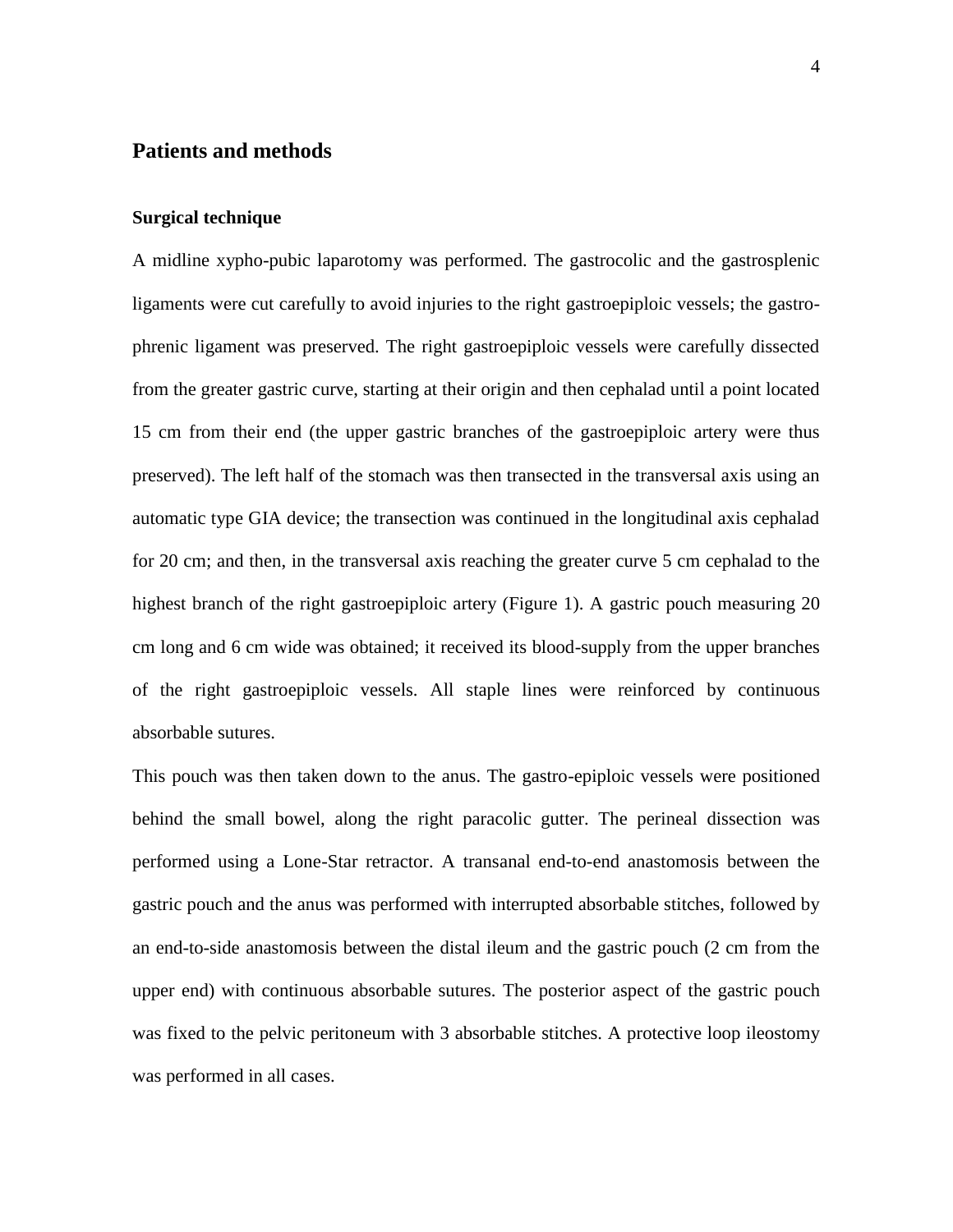This procedure was described as an experimental procedure to all patients and they provided specific written informed consent.

#### <span id="page-5-0"></span>**Medical treatment**

<span id="page-5-1"></span>Proton-pump inhibitors (40 mg of Omeprazol twice a day) were prescribed. All patients apply cream to the perianal skin daily to avoid burning or irritation. They take antimotility drugs (Loperamide) when necessary, depending on stool quality and frequency.

**Patient 1.** A 50-year-old man underwent emergency proctocolectomy with ileostomy in September 1999 for ulcerous colitis with acute bleeding. He was operated on 4 months later for reconstruction; the mesentery was retracted and it was impossible to lower an ileal pouch despite a ligation of the superior mesenteric vessels and a section of the ileocolic vessels. In 2000, inter-ileo-anal gastroplasty was performed.

**Patient 2.** A 43-year-old man underwent total proctocolectomy in 1993 in another institution for familial adenomatous polyposis. At that time, a large mesenteric desmoid tumour retracting the mesentery precluded an ileal pouch–anal anastomosis and the patient had a permanent ileostomy. In 2000 (at 50-year-old), inter-ileo-anal gastroplasty was performed.

**Patient 3.** A 29-year-old woman underwent proctocolectomy with ileal pouch - anal anastomosis and protective loop-ileostomy in 1989 for familial adenomatous polyposis in another institution. A pouch fistula precluded ileostomy closure for 3 years. In 1992 she had a necrotizing pelvic desmoid tumour with pouch destruction and sepsis. The pouch was excised. In 2000 (at 40-year-old), as she had had an ileostomy for 8 years, inter-ileo-anal gastroplasty was performed.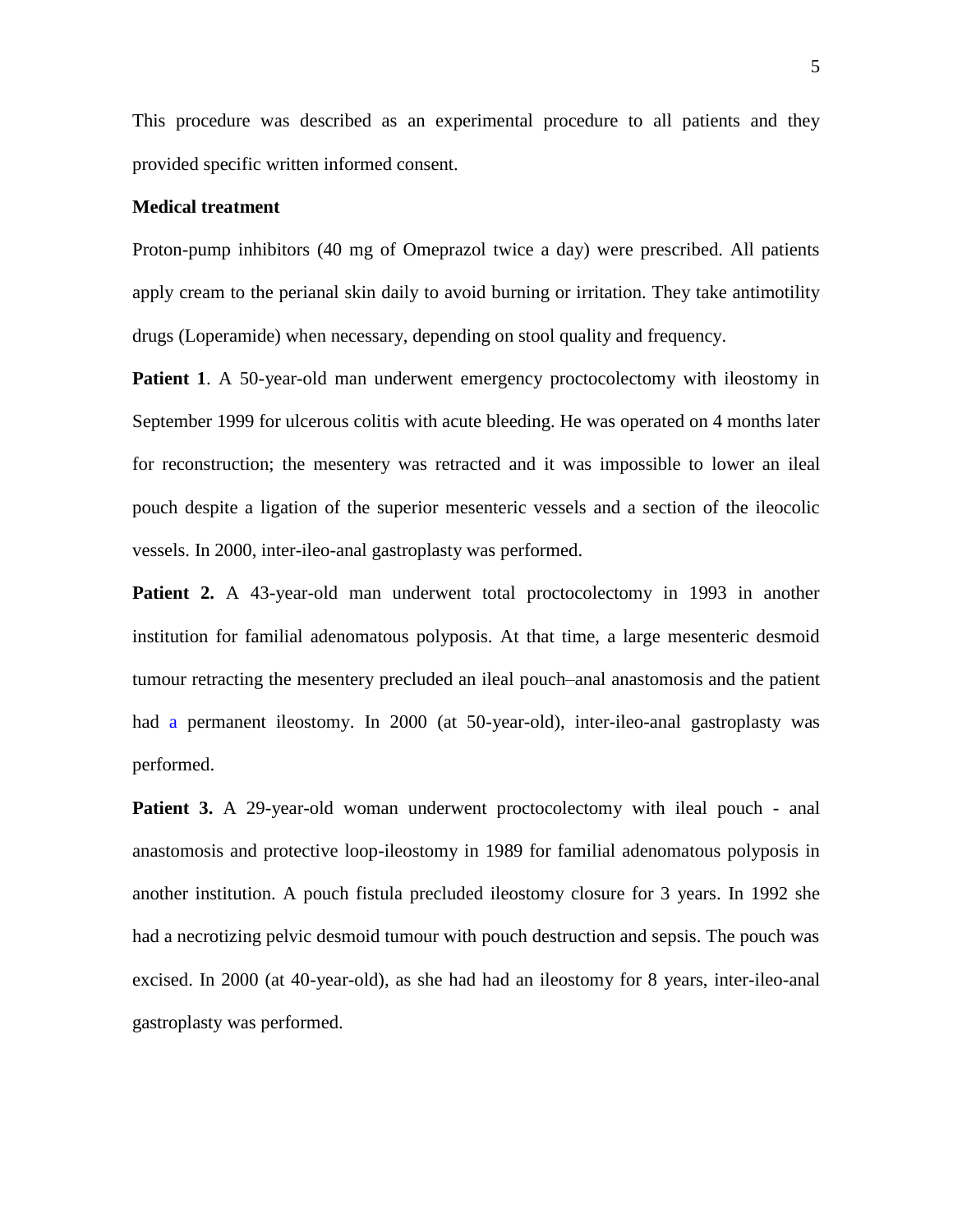#### **Assessment of functional outcome and quality of life**

The questionnaire employed was based on those used by most authors to assess the functional outcome after proctocolectomy<sup>7,8,9</sup> and particularly on the Gastro-Intestinal Functional Outcome  $(GIFO)^{10}$ . Functional outcome was assessed on various aspects of bowel function: number of stools during the day and night, stool consistency, soiling or incontinence during the day or night, urgency (inability to retain feces for at least 15 minutes), incontinence for gas, ability to distinguish between flatus and feces, need for antidiarrheal medication and protective padding, presence of cramp or abdominal pain, dietary restrictions and incidence of perianal skin irritation, early gastric satiety, restrictions in sexual, social and professional life. Patients were asked if they would recommend this operation to a friend who had undergone ileostomy after proctocolectomy and if they would undergo the procedure again if they were in their initial situation. In addition to these questions, patients were given a French version of the SF-36 questionnaire (self-perceived general health) to fill in. Endoscopy and biopsies of the pouch and the anastomosis were performed every year during the follow-up.

#### **Physiological study**

Five years after the procedure, the pH in the pouch was monitored for 24 hours, with and without the proton-pump inhibitor (after 2 days off treatment). pH was recorded with a transanal probe (Jubileum 1.8, Microbioprobe and Telemedicine s.r.l (Napoli, Italy), and a pHmeter type Orion (Medical Measurement Systems, Enschede, Netherlands).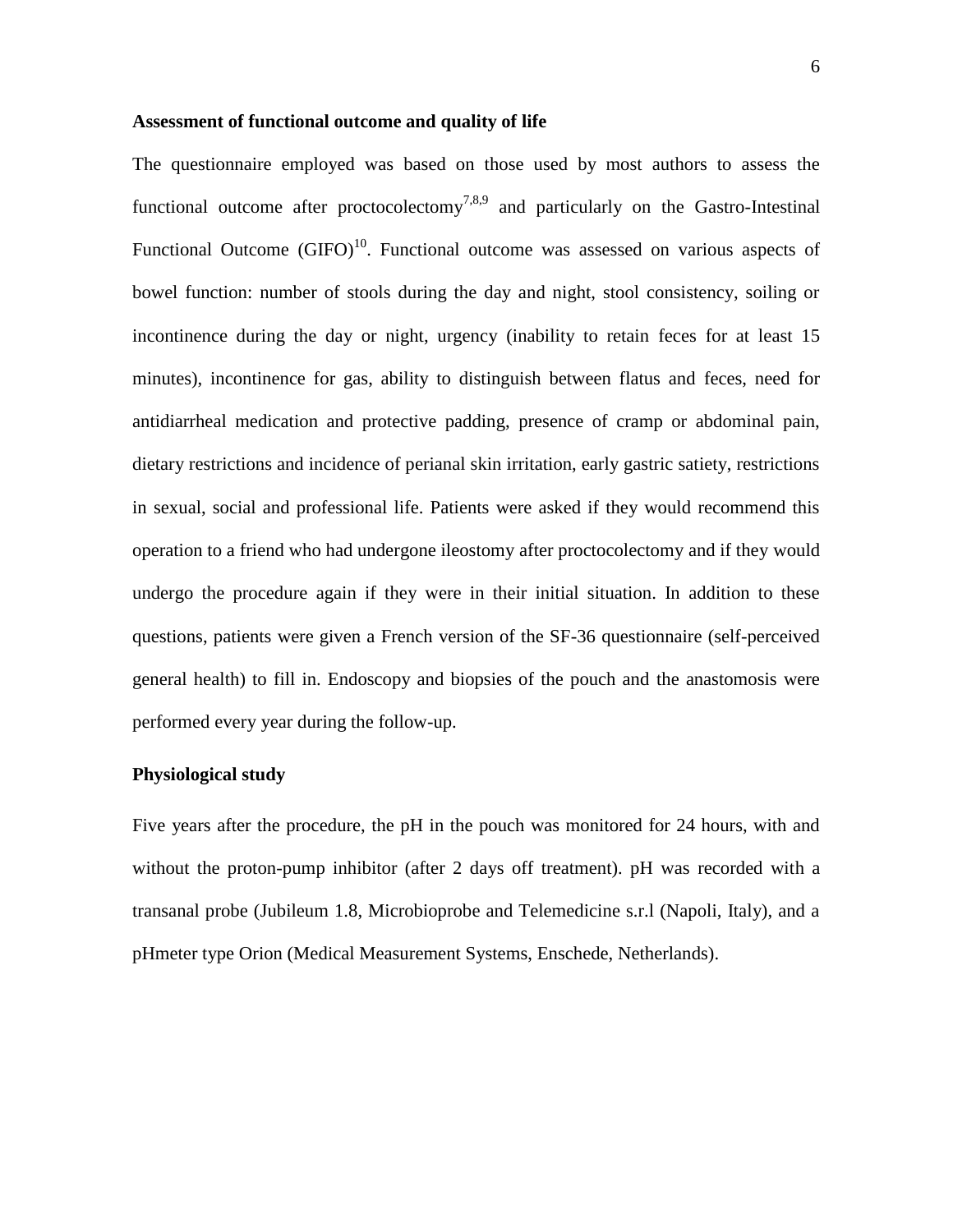#### **Results**

#### **Technique and postoperative period**

The pouch was feasible in all three patients, and there were no technical complications. No residual rectal mucosa was found, and mucosectomy was not required in these 3 patients. The pouch reached the dentate line with an average excess length of 10 cm. The median operation time was 255 minutes. The postoperative period was uneventful and all patients were discharged within 10 days after the operation on regular diet. The pouch was tested with a postoperative barium enema at 1 month; no fistulae were found (Figure 2). The loopileostomy was closed within 3 months after the operation with uneventful recovery of all patients.

#### **Clinical and pathological results**

Results regarding the number of bowel movements and continence are presented in Table 1. Despite applying perianal cream daily, patients described episodic food-related skin irritation. To prevent this, patient 2 avoided spicy meals, whereas patients 1 and 3 had no dietary restrictions. Patient 1 takes occasionally loperamide when feces are liquid. Patient 3 occasionally required a double dose of proton-pump inhibitors during days when perianal burning increased. Pouchoscopy and biopsies performed every year showed noninflammatory chronic gastritis in patients 1 and 2. Patient 3 had episodic rectorragia with chronic iron-deficiency anemia requiring iron supplements. Upper endoscopy and pouchoscopy showed friable mucosa but histology was normal. No cause for the anaemia was found despite an extensive work-up. Pouchoscopy at 5 years showed a stricture of the ileal-pouch anastomosis. The patient underwent an operation in order to remove this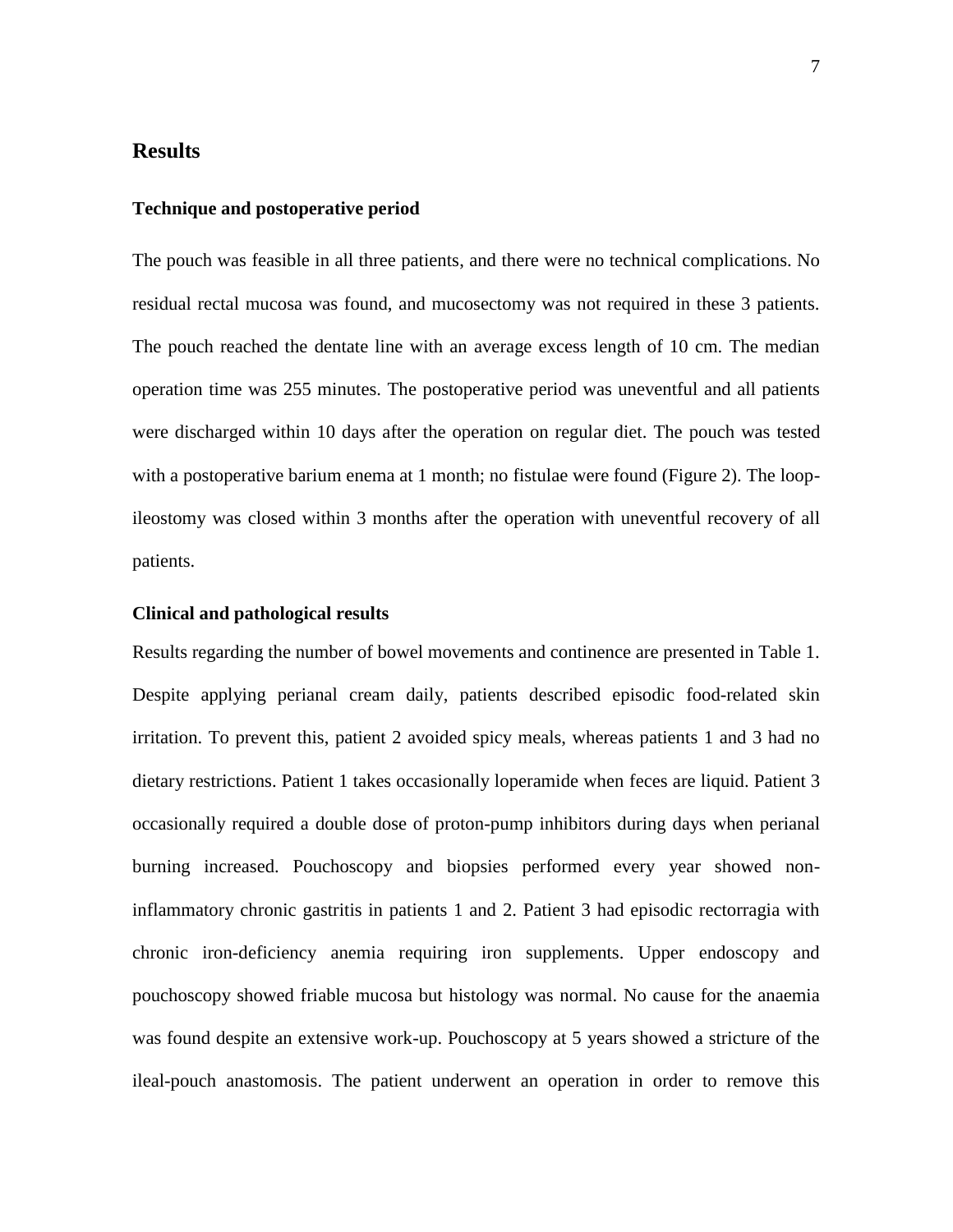anastomosis and perform a new one. The specimen showed a fibrous stricture with ulcerated mucosa on the ileal side. She had an uneventful recovery from this surgical operation. No bowel occlusion or twisting of the pouch occured during follow-up of these patients.

#### **pH monitoring**

Results of the 24-hour pH monitoring with and without proton-pump inhibitors are shown in Table 2. Patient 3 accepted to stop proton-pump inhibitors only during the 24h prior to pH monitoring due to the risk of perianal burning.

#### **Self-perceived quality of life**

All three patients declared that they were very satisfied with the intervention (mean of 8.3 on a scale from 0 to 10), would undergo surgery again if they were in their initial situation and would recommend it to a friend with a permanent ileostomy. The operation had a positive impact in their social and sexual life. Quality of life (as measured by the SF-36 form) remained unchanged at 3 and 5 years after surgery, but was much better as compared with that before the operation. All three patients reported feeling in good health (3 on a scale from 1 to 5), active and optimistic about life and the future. Patient 3 experienced difficulties climbing stairs and tired quickly; she also had episodic abdominal pain (about once every two weeks, 3 on a scale from 1 to 6) and thought that her health would deteriorate in the future due to chronic anaemia. All of them limited physical efforts, such as picking up or carrying heavy objects. All three are working.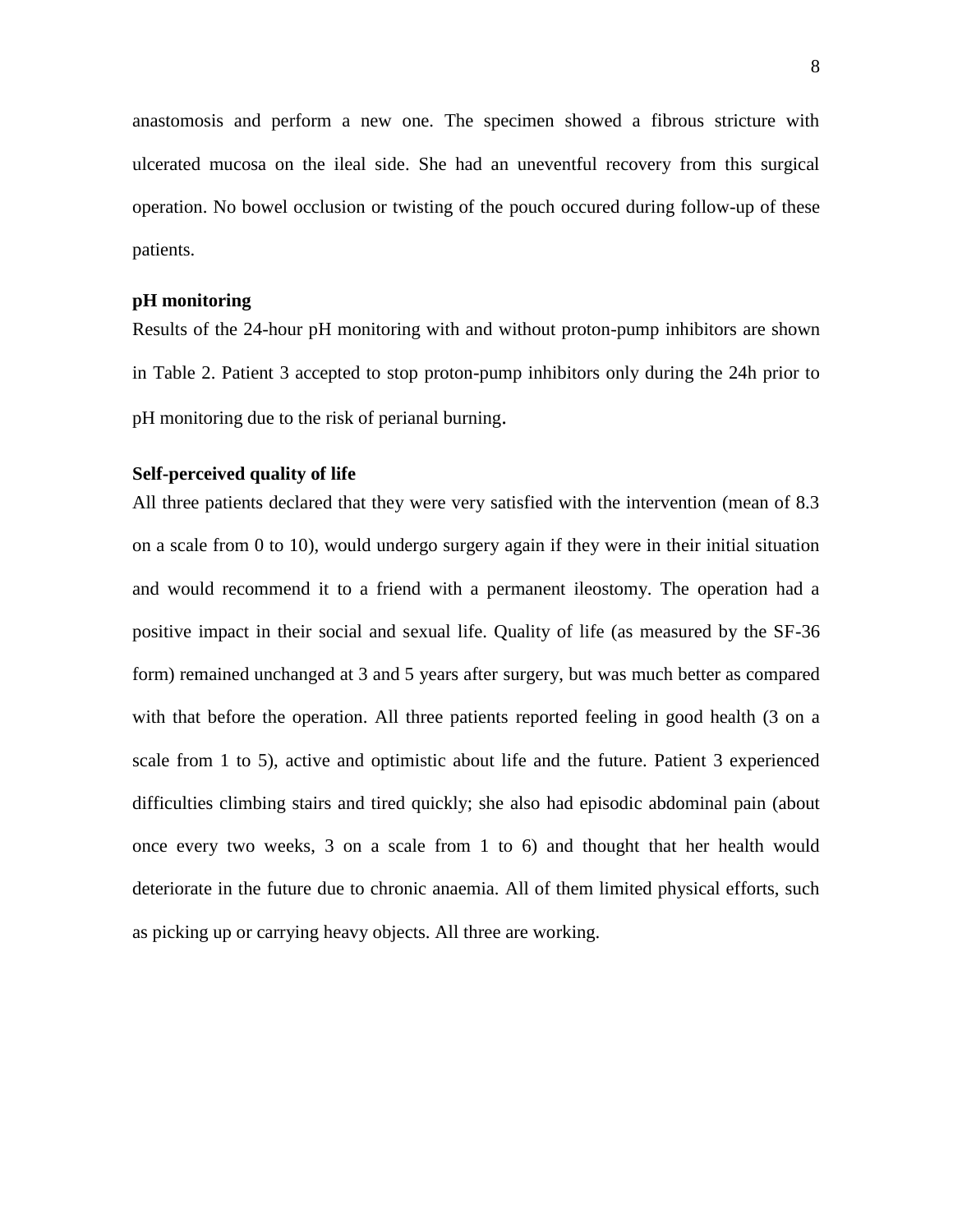#### **Discussion**

The early postoperative course was uneventful in all three patients. There were no fistulae or septic complications. We believe the risk of leakage is low: the anastomosis between the ileum and the gastric pouch is as safe as gastro-entero-anastomosis; the mechanical stapling and transection of the stomach is safe (and reinforced by continuous absorbable sutures) and the pouch-anal anastomosis has a good blood supply and is tension free (excess length of the pouch is about 10 cm). There was no twisting or vascular occlusion as the pouch was fixed in the pelvis .

The functional outcome after gastric pouch–anal anastomosis was consistent with that reported with ileal pouch–anal restorative proctocolectomy: the patients were continent, had 6 bowel movements per day on average and were able to delay defecation until it was convenien[t](#page-5-0)<sup>8</sup>. The functional results were satisfactory when compared with patients undergoing reconstructive surgery for failed ileal pouch-anal anastomosis $11,12$ . Although the compliance of the pouch has not been studied, its size suggests a volume close to that of a J-pouch; this seems to be evident in the contrast imaging (figure 2). The antiperistaltic position of the pouch could contribute to feces retention and explain in part the good functional outcome. However, no tests have been performed to prove that the pouch conserves any motility.

Self-perceived quality of life (according to the questionnaire and the SF-36 form) is consistent with results obtained with ileal pouch – anal anastomosis $4,8,10$  $4,8,10$  $4,8,10$ .

All of the patients found that this operation greatly improved their quality of life and felt in good physical and psychological health and were active and optimistic in their daily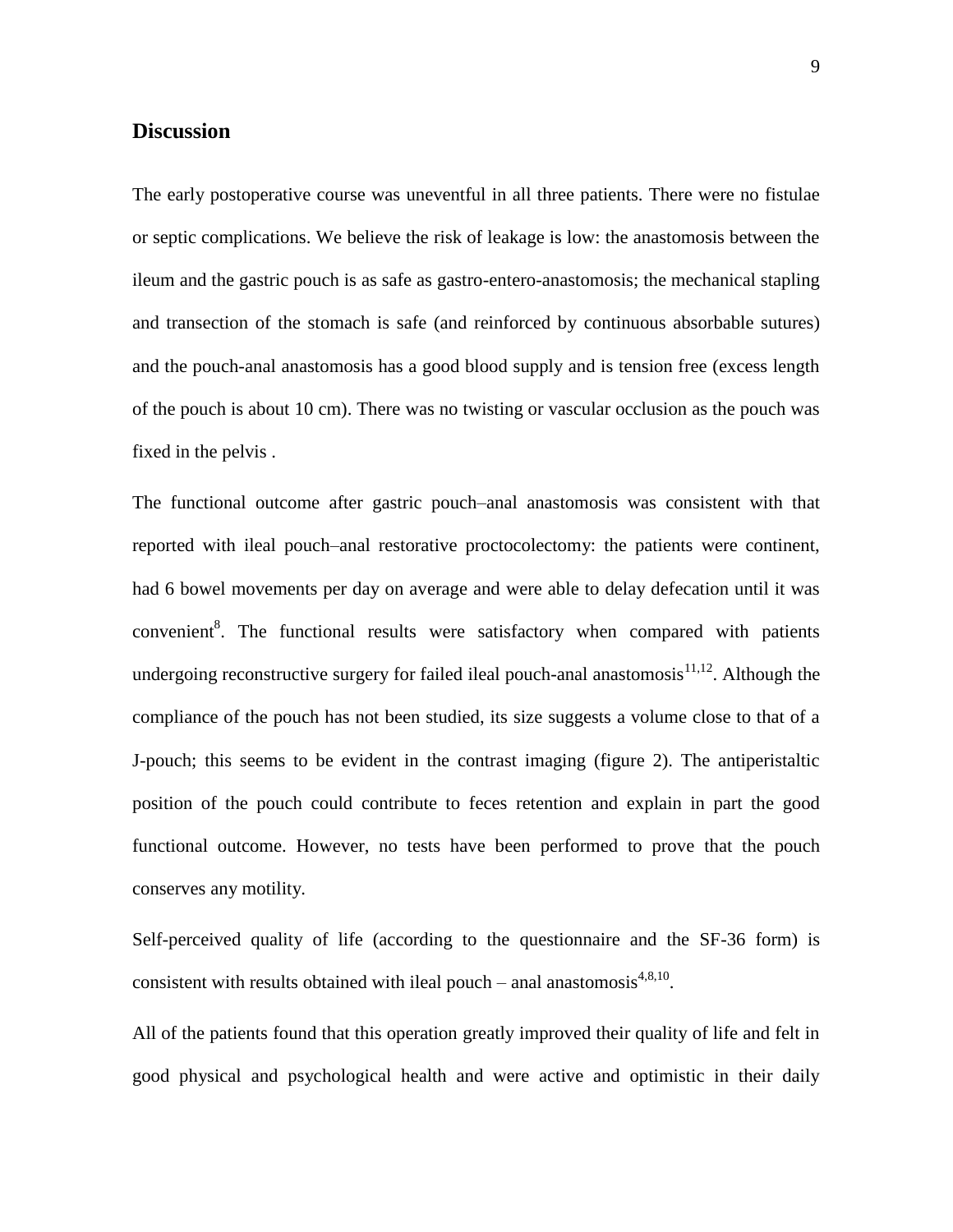activities. The operation had a positive impact on their lives; they would undergo the operation again if they had to wear an ileostomy pouch and would recommend it to a friend in their previous situation. Patients' body weight remained stable as compared to the weight prior to the operation, as did their eating habits; the decrease in gastric volume associated with this technique should not have any nutritional impact.

The side effects of this operation are the need for long-term proton-pump inhibitors (which have been shown to be safe<sup>13</sup>) and the risk of perianal skin irritation if no cream is applied. Both are due to acid secretions in the pouch. The patients who underwent this operation thought that these inconveniences were counterbalanced by the fact that they did not have an ileostomy and had a normal social, professional and sexual life. Patient 3 had chronic anaemia with episodic rectal bleeding due to anastomotic ulcers which required resection and a new anastomosis. A ph<4 was never documented in this patient. This was probably due to high doses of proton-pump inhibitors that she accepted to stop only during the 24 hours prior to pH-monitoring; this was too short a period and explains the absence of pH < 4 in the short "off-PPI" test. Skin irritation and anastomotic ulcers are likely due to acid secretion with pH between 4 and 7.

With a longer follow-up, chronic acid secretion in the pouch with reflux could induce metaplasia, dysplasia and malignant transformation of the surrounding ileal and anal mucosa. A regular clinical and endoscopic follow-up of these patients is warranted.

We conclude that interposition of a gastric pouch between the ileum and the anus is feasible. It can avoid permanent ileostomy when an ileal pouch-anal anastomosis is unsuitable, offering to these patients a quality of life at 5 years follow-up close to that in conventional restorative proctocolectomy. Further evaluation of this technique is warranted.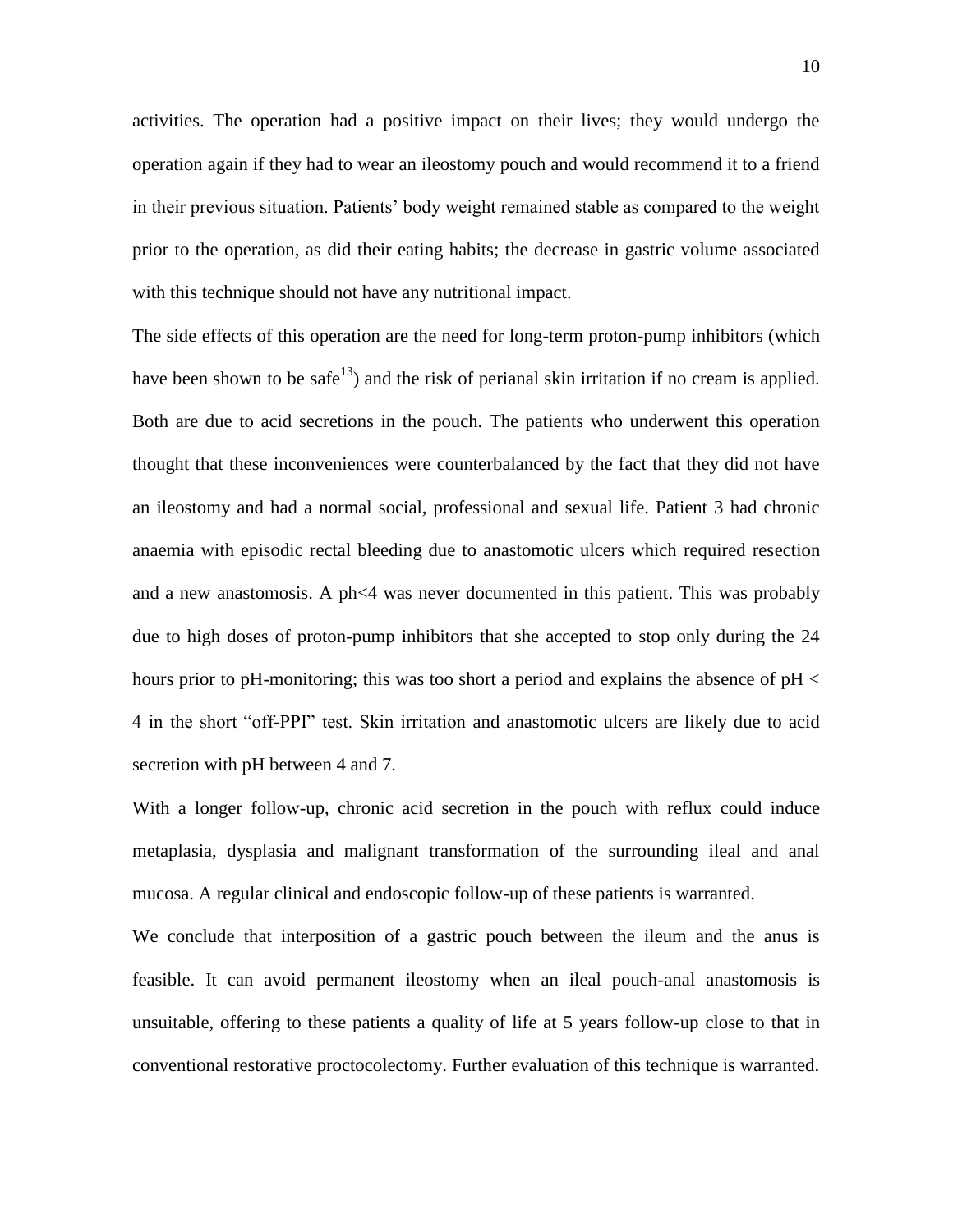### **ACKNOWLEDGMENTS**

The authors are indebted to the patients for their warm welcome at the time of physiological examinations. We thank Dr Boggio (Department of Physiology, University Hospital of Dijon), who monitored fecal pH in all patients, and Dr Sala (Drevon Clinic, Dijon) for his help with the follow-up.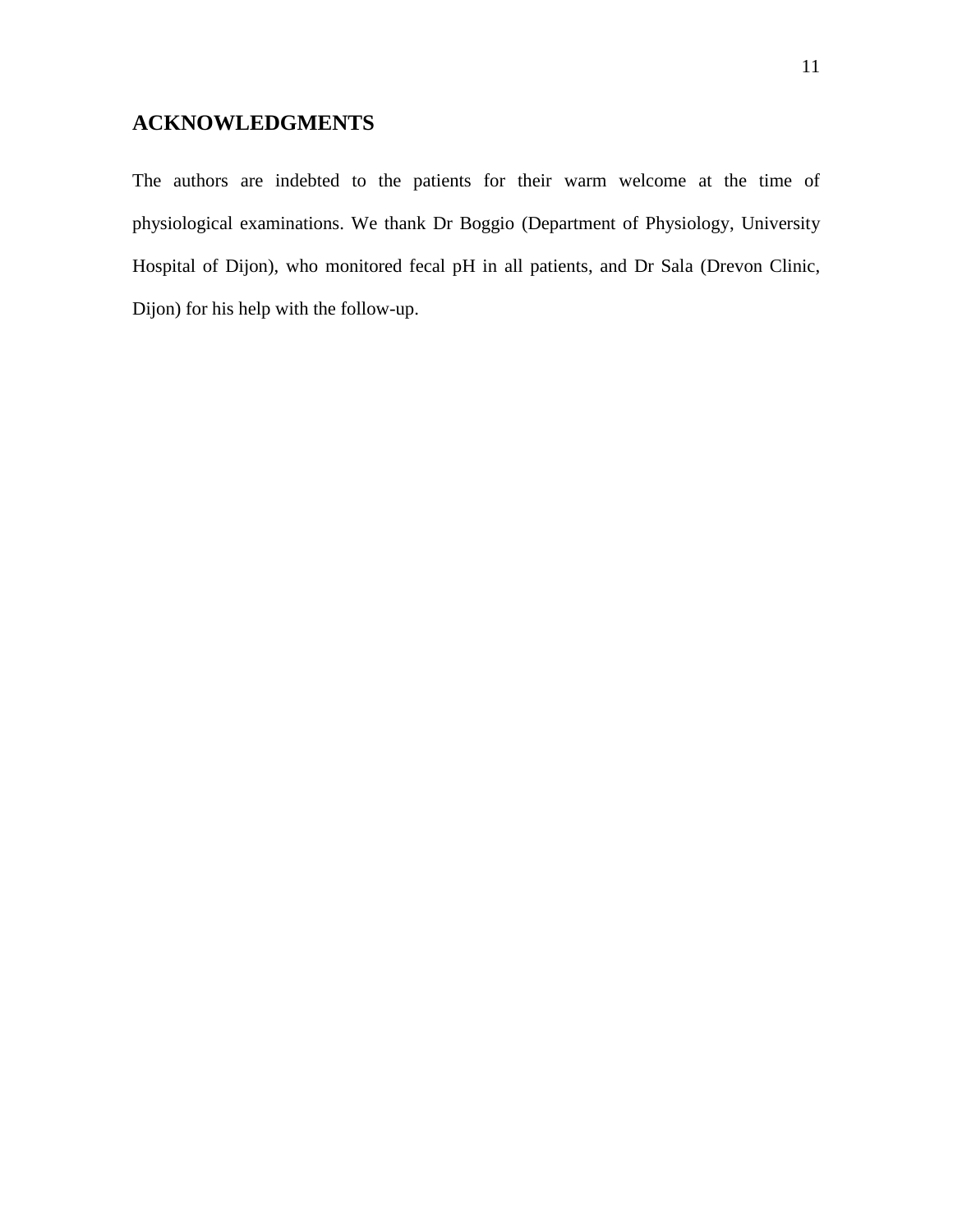#### **REFERENCES**

-

- 1. Prudhomme M, Dehni N, Dozois RR, Tiret E, Parc R. Causes and outcomes of pouch excision after restorative proctocolectomy. Br J Surg 2006; 93: 82-6.
- 2. Hueting WE, Buskens E, van der Tweel I, Gooszen HG, van Laarhoven CJ. Results and complications after ileal pouch anal anastomosis: a meta-analysis of 43 observational studies comprising 9,317 patients. Dig Surg 2005; 22: 69-79.
- 3. Dehni N, Remacle G, Dozois RR, Banchini F, Tiret E, Parc R. Salvage reoperation for complications after ileal pouch–anal anastomosis. Br J Surg 2005; 92: 748-53.
- 4. Tekkis PP, Heriot AG, Smith JJ, Das P, Canero A, Nicholls RJ. Long-term results of abdominal salvage surgery following restorative proctocolectomy. Br J Surg 2006; 93: 231-37.
- 5. Raval M, Schnitzler M, O'Connor BI, Cohen Z, McLeod RS. Improved outcome due to increased experience and individualized management of leaks after ileal pouch-anal anastomosis. Ann Surg 2007; 246: 763-70.
- 6. Cheynel N, Rat P, Diane B, Peschaud F, Trouilloud P, Favre JP. Anatomical basis for the interposition of a gastric pouch between the ileum and the anus after total proctocolectomy. Surg Radiol Anat 2003; 25: 95-8.
- 7. Gemlo BT, Belmonte C, Wiltz O, Madoff RD. Functional assessment of ileal pouch-anal anastomotic techniques. Am J Surg 1995; 169: 137-42.
- 8. Michelassi F, Lee J, Rubin M, Fichera A, Kasza K, Karrison T et al. Long-term functional results after ileal pouch anal restorative proctocolectomy for ulcerative colitis: a prospective observational study. Ann Surg 2003; 238: 433-41.
- 9. Hahnloser D, Pemberton JH, Wolff BG, Larson DR, Crownhart BS, Dozois RR. Results at up to 20 years after ileal pouch-anal anastomosis for chronic ulcerative colitis. Br J Surg 2007; 94: 333-40.
- 10. Van Duijvendijk P, Slors JFM, Taat CW, Oostervel P, Vasen HFA. Functional outcome after colectomy and ileorectal anastomosis compared with proctocolectomy and ileal pouch-anal anastomosis in familial adenomatous polyposis. Ann Surg 1999; 230: 648- 54.
- 11. MacLean AR, O'Connor B, Parkes R, Cohen Z, McLeod RS. Reconstructive surgery for failed ileal pouch-anal anastomosis: a viable surgical option with acceptable results. Dis Colon Rectum 2002; 45: 880-6.
- 12. Baixauli J, Delaney CP, Wu JS, Remzi FH, Lavery IC, Fazio VW. Functional outcome and quality of life after repeat ileal pouch-anal anastomosis for complications of ileoanal surgery. Dis Colon Rectum 2004; 47: 2-11
- 13. Martin de Argila C. Safety of potent gastric acid inhibition. Drugs 2005; 65 Suppl 1: 97-104.